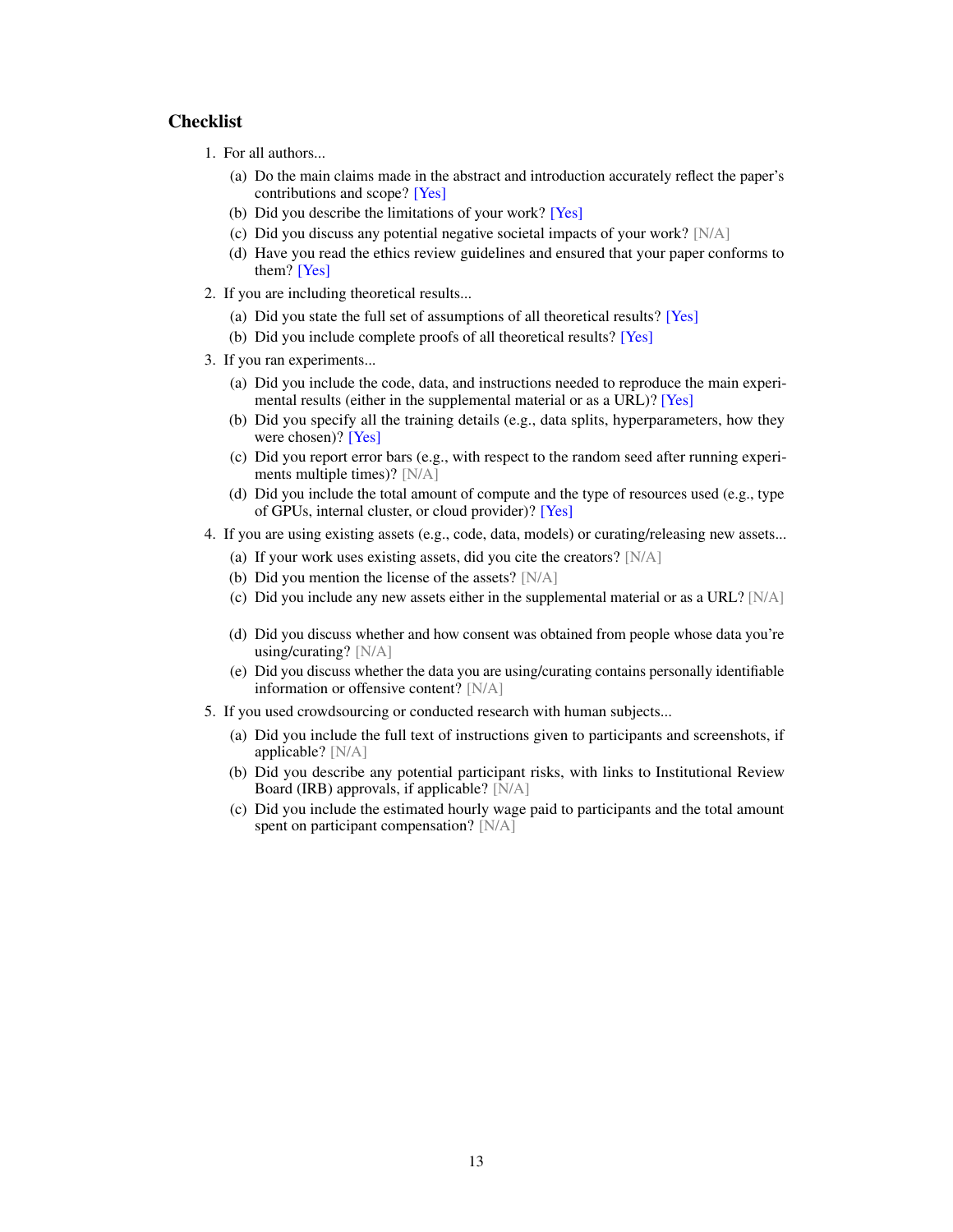# A Appendix: Dual Forms of Subquadratic Penalties

#### A.1 Dual Forms for Common Penalties

The full version of the Table [1](#page--1-0) is given in Table [3.](#page-1-0) The dual formulations are derived in the next sections.

<span id="page-1-0"></span>

| Table 3: Common penalties and their corresponding dual formulations. |                                                                                                                                                                                                                                                                                                                                                                                                                                                                                                           |                                                                                                                                                                                                                               |                                                              |  |  |  |  |  |
|----------------------------------------------------------------------|-----------------------------------------------------------------------------------------------------------------------------------------------------------------------------------------------------------------------------------------------------------------------------------------------------------------------------------------------------------------------------------------------------------------------------------------------------------------------------------------------------------|-------------------------------------------------------------------------------------------------------------------------------------------------------------------------------------------------------------------------------|--------------------------------------------------------------|--|--|--|--|--|
| Penalty                                                              | $\Omega(\mathbf{w})$                                                                                                                                                                                                                                                                                                                                                                                                                                                                                      | $f(\eta)$                                                                                                                                                                                                                     | $\hat{\eta}_i(\mathbf{w})$                                   |  |  |  |  |  |
| $\ell_1$                                                             | $ w_i $                                                                                                                                                                                                                                                                                                                                                                                                                                                                                                   | $\eta_i$                                                                                                                                                                                                                      | $ w_i $                                                      |  |  |  |  |  |
| $\ell_p, p \in (0,2)$                                                | $\ \mathbf{w}\ _p$                                                                                                                                                                                                                                                                                                                                                                                                                                                                                        | $\ \eta\ _q: q=\frac{p}{2-n}$                                                                                                                                                                                                 | $ w_j ^{2-p} \ \mathbf{w}\ _p^{p-1}$                         |  |  |  |  |  |
| $\ell_p^p, p \in (0, 2)$                                             | $\frac{1}{p} w_j ^p$                                                                                                                                                                                                                                                                                                                                                                                                                                                                                      | $\frac{1}{a}\eta_i^q:q=\frac{p}{2-n}$                                                                                                                                                                                         | $ w_i ^{2-p}$                                                |  |  |  |  |  |
| $\ell_0$                                                             | $\mathbb{1}\{ w_i  > 0\}$                                                                                                                                                                                                                                                                                                                                                                                                                                                                                 | $21\{\eta_i > 0\}$                                                                                                                                                                                                            | $\infty \mathbb{1} \left\{  w_i  > 0 \right\}$               |  |  |  |  |  |
| ELASTICNET( $\theta$ ) [46]                                          | $\frac{\theta}{2}w_i^2 + (1-\theta) w_i $                                                                                                                                                                                                                                                                                                                                                                                                                                                                 | $\frac{\eta_j(1-\theta)^2}{1-n.\theta}$ , $\mathcal{H} = [0, \frac{1}{\theta}]$                                                                                                                                               | $\frac{ w_j }{ w_i \theta+(1-\theta)}$                       |  |  |  |  |  |
| $HUBER(\varepsilon)$ [11, 22]                                        | $\begin{cases} \frac{1}{2\varepsilon}w_j^2 + \frac{\varepsilon}{2},  w_j  \leq \varepsilon\\  w_j ,  w_j  > \varepsilon \end{cases}$                                                                                                                                                                                                                                                                                                                                                                      | $\eta_i, \mathcal{H} = [\varepsilon, \infty)$                                                                                                                                                                                 | $\max{\varepsilon,  w_i }$                                   |  |  |  |  |  |
| $LogSum(\varepsilon)$ [9]                                            |                                                                                                                                                                                                                                                                                                                                                                                                                                                                                                           | $\log\left( w_j +\varepsilon\right) \qquad 2\log\left(\frac{\sqrt{\varepsilon^2+4\eta_j}+\varepsilon}{2}\right)-\frac{\left(\sqrt{\varepsilon^2+4\eta_j}-\varepsilon\right)^2}{4n\varepsilon}\qquad  w_j ( w_j +\varepsilon)$ |                                                              |  |  |  |  |  |
|                                                                      | $\text{SCAD}(a,\lambda) \begin{bmatrix} 13 \end{bmatrix} \qquad \begin{cases} \begin{aligned} & w_j , & w_j  \leq \lambda \\ &\frac{2a\lambda w_j  - w_j^2 - \lambda^2}{2(a-1)\lambda}, & w_j  \in (\lambda,a\lambda] \\ &\frac{2(2a-1)\lambda}{2}, & w_j  > a\lambda \end{aligned} \end{cases} \qquad \begin{cases} \eta, &\eta_j \leq \lambda \\ \lambda \frac{(a+1)\eta_j - \lambda}{(a-1)\lambda + \eta_j}, &\eta_j > \lambda \end{cases} \qquad \begin{cases} \begin{aligned} & w_j , & w_j  \leq \$ |                                                                                                                                                                                                                               |                                                              |  |  |  |  |  |
| $MCP(a, \lambda)$ [44]                                               | $\begin{cases}  w_j  - \frac{w_j^2}{2a\lambda},  w_j  \leq a\lambda\\ \frac{a\lambda}{2}, &  w_j  > a\lambda \end{cases}$                                                                                                                                                                                                                                                                                                                                                                                 | $\frac{a\lambda\eta_j}{\eta_i+a\lambda}$                                                                                                                                                                                      | $\begin{cases} \frac{a\lambda w_j }{a\lambda- w_j },\  w_j $ |  |  |  |  |  |
| HARDTHRESH $(k)$ [7]                                                 |                                                                                                                                                                                                                                                                                                                                                                                                                                                                                                           | $\infty \mathbb{1} \{   \mathbf{w}  _0 > k \}$ $0, \mathcal{H} = {\{\pmb{\eta}:   \pmb{\eta}  _0 \leq k \}}$                                                                                                                  | $\infty \mathbb{1} \{ j \in \text{Top-}k(\mathbf{w}) \}$     |  |  |  |  |  |

### A.2 General Strategy

Define  $g(\mathbf{u}) := \Omega(\mathbf{u}^{\odot \frac{1}{2}})$  for  $\mathbf{u} \in \mathbb{R}_+^d$  and  $h(\mathbf{v}) := f(-\mathbf{v}^{\odot -1})$  for  $\mathbf{v} \in \overline{\mathbb{R}}_{\leq}^d$  $\int_{0}^{\infty}$ . As mentioned in Section [2.2,](#page--1-8) when g is concave,  $-2g$  and h comprise a Legendre–Fenchel conjugate pair, each being convex functions. That is, the following relationships hold:

$$
-2g(\mathbf{u}) = \sup_{\mathbf{v}} \mathbf{u}^{\top} \mathbf{v} - h(\mathbf{v}), \qquad h(\mathbf{v}) = \sup_{\mathbf{u}} \mathbf{u}^{\top} \mathbf{v} + 2g(\mathbf{u}). \tag{22}
$$

We can thus obtain  $-2g$  and h from each other by solving these optimizations. If the functions are differentiable, the following first-order conditions must hold for the dual pair  $u^*$  and  $v^*$ , the argument and maximizing variable in either equation in [\(22\)](#page-1-1):

<span id="page-1-1"></span>
$$
\mathbf{u}^* = \nabla_{\mathbf{v}} h(\mathbf{v}^*), \qquad \mathbf{v}^* = -2\nabla_{\mathbf{u}} g(\mathbf{u}^*).
$$
 (23)

Note that the second condition is equivalent to  $(7)$ . Once we have characterized g and h, we can recover  $\Omega$  and f by considering  $w^{\odot 2} = u$  and  $\eta = -v^{\odot -1}$ . In the following sections, we use these properties to obtain the dual forms presented in Table [1.](#page--1-0) For separable penalties, it suffices to derive the dual form of the scalar penalty.

# **A.3**  $\ell_p$  for  $0 < p < 2$

This formulation can be found in Lemma 3.1 of Jenatton et al. [\[26\]](#page--1-10), but we present another derivation here. First we compute the gradient

$$
g(\mathbf{u}) = \left(\sum_{j} u_j^{\frac{p}{2}}\right)^{\frac{1}{p}} \implies \nabla_{\mathbf{u}} g(\mathbf{u}) = \frac{1}{2} \mathbf{u}^{\odot \frac{p}{2} - 1} \left(\sum_{j} u_j^{\frac{p}{2}}\right)^{\frac{1}{p} - 1}.
$$
 (24)

The the first-order condition is

<span id="page-1-2"></span>
$$
\mathbf{v}^* = -\mathbf{u}^{*0^{\frac{p-2}{2}}} g(\mathbf{u}^*)^{1-p},\tag{25}
$$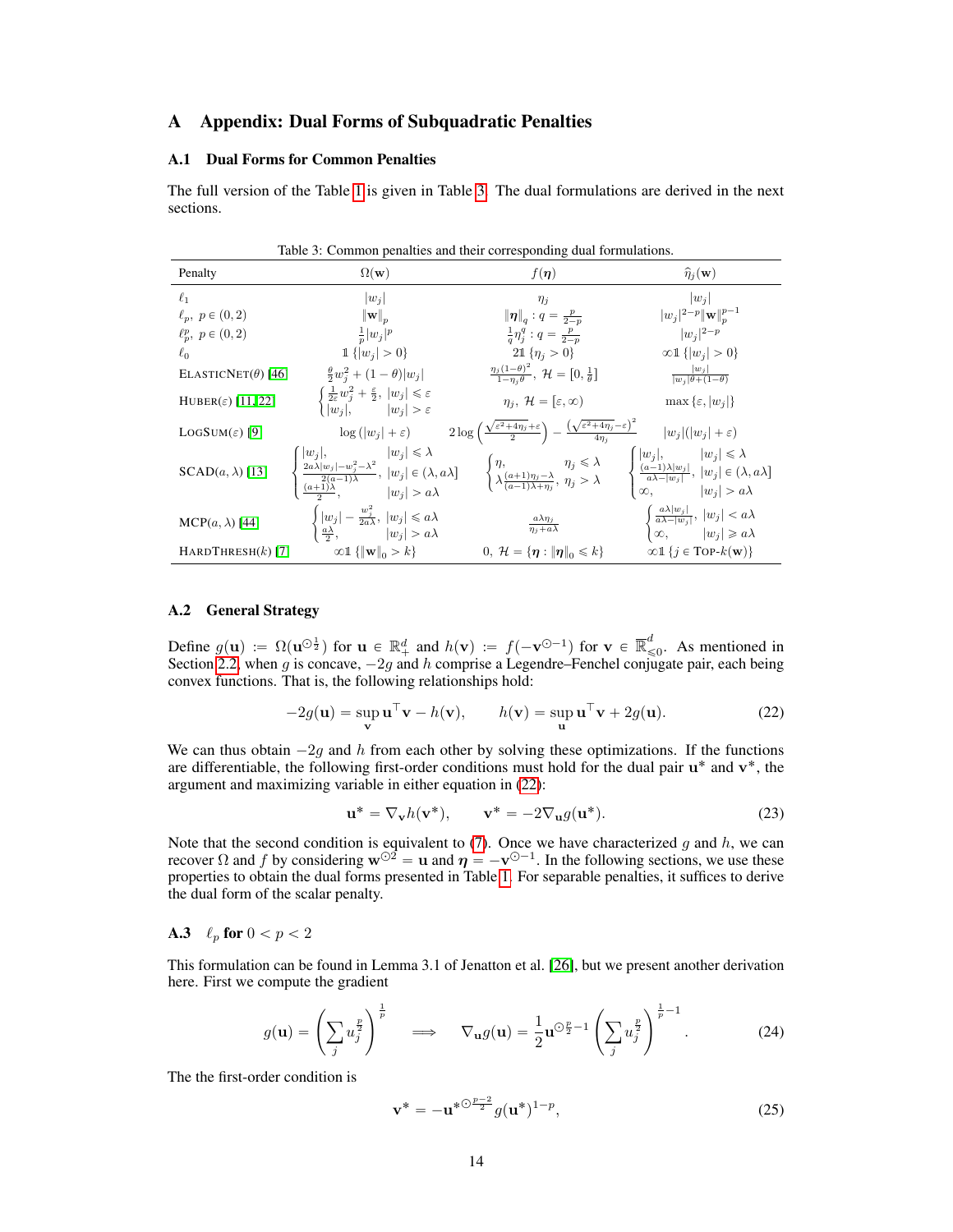which gives  $\hat{\eta}_j(\mathbf{w}) = |w_j|^{2-p} \|\mathbf{w}\|_p^{p-1}$ . Now then<br> $h(\mathbf{v}^*) = -\left(\sum_i u_i^* \right)^{\frac{p}{2}}$ 

$$
h(\mathbf{v}^*) = -\left(\sum_j u_j^* \right)^{\frac{p}{2}} g(\mathbf{u}^*)^{1-p} + 2g(\mathbf{u}^*)
$$
\n(26)

$$
= -g(\mathbf{u}^*)^p g(\mathbf{u}^*)^{1-p} + 2g(\mathbf{u}^*)
$$
  
=  $g(\mathbf{u}^*).$  (27)

Since  $g(a\mathbf{z}) = \sqrt{a}g(\mathbf{z})$ , we can solve [\(25\)](#page-1-2) for  $g(\mathbf{u}^*)$ :

$$
g(\mathbf{u}^*) = g\left(\left(\frac{-\mathbf{v}^*}{g(\mathbf{u}^*)^{1-p}}\right)^{\bigcirc \frac{2}{p-2}}\right)
$$
(29)

$$
= g(\mathbf{u}^*)^{\frac{p-1}{p-2}} g\left((-\mathbf{v}^*)^{\odot \frac{2}{p-2}}\right)
$$
(30)

$$
\implies g(\mathbf{u}^*)^{\frac{1}{2-p}} = \left(\sum_j \left(-\frac{1}{v_j}\right)^{\frac{p}{2-p}}\right)^{\frac{1}{p}} \tag{31}
$$

$$
\implies h(\mathbf{v}^*) = \left(\sum_j \left(-\frac{1}{v_j}\right)^{\frac{p}{2-p}}\right)^{\frac{2-p}{p}}.\tag{32}
$$

Thus,  $f(\boldsymbol{\eta}) = \|\boldsymbol{\eta}\|_q$  for  $q = \frac{p}{2-p}$ .

**A.4**  $\ell_p^p$  for  $0 < p < 2$ 

First we compute the derivative

$$
g(u) = \frac{1}{p}u^{\frac{p}{2}} \implies g'(u) = \frac{1}{2}u^{\frac{p}{2}-1}.
$$
 (33)

Then the first-order condition is

$$
v^* = -u^{*\frac{p-2}{2}},\tag{34}
$$

which gives  $\hat{\eta}(w) = |w|^{2-p}$ . We also have  $u^* = -v^{* \frac{2}{p-2}}$ , which gives us

$$
h(v^*) = -(-v^*)^{\frac{2}{p-2}+1} + \frac{2}{p}(-v^*)^{\frac{p}{p-2}}
$$
\n(35)

$$
=\frac{2-p}{p}\left(-\frac{1}{v^*}\right)^{\frac{p}{2-p}}.\tag{36}
$$

Thus,  $f(\eta) = \frac{1}{q} \eta^q$  for  $q = \frac{p}{2-p}$ .

## A.5 Elastic Net

First, we compute the derivative

$$
g(u) = \frac{\theta}{2}u + (1 - \theta)\sqrt{u} \quad \implies \quad g'(u) = \frac{\theta}{2} + \frac{1 - \theta}{2\sqrt{u}}.
$$
 (37)

The first-order condition is

$$
v^* = -\theta - \frac{1-\theta}{\sqrt{u^*}},\tag{38}
$$

which is bounded by  $v^* \leq -\theta$ . From this we obtain  $\hat{\eta}(w) = \frac{|w|}{|w|\theta + (1-\theta)}$ . We also have  $\sqrt{u^*} =$  $\frac{1-\theta}{-v^*-\theta}$ . This gives us

$$
h(v^*) = \frac{v^*(1-\theta)^2}{(-v^*-\theta)^2} + \frac{\theta(1-\theta)^2}{(-v^*-\theta)^2} + \frac{2(1-\theta)^2}{(-v^*-\theta)}
$$
(39)

$$
\frac{(1-\theta)^2}{(-v^*-\theta)}.\tag{40}
$$

Thus,  $f(\eta) = \frac{\eta(1-\theta)^2}{1-\eta\theta}$  for  $\eta \le \frac{1}{\theta}$ .

 $=$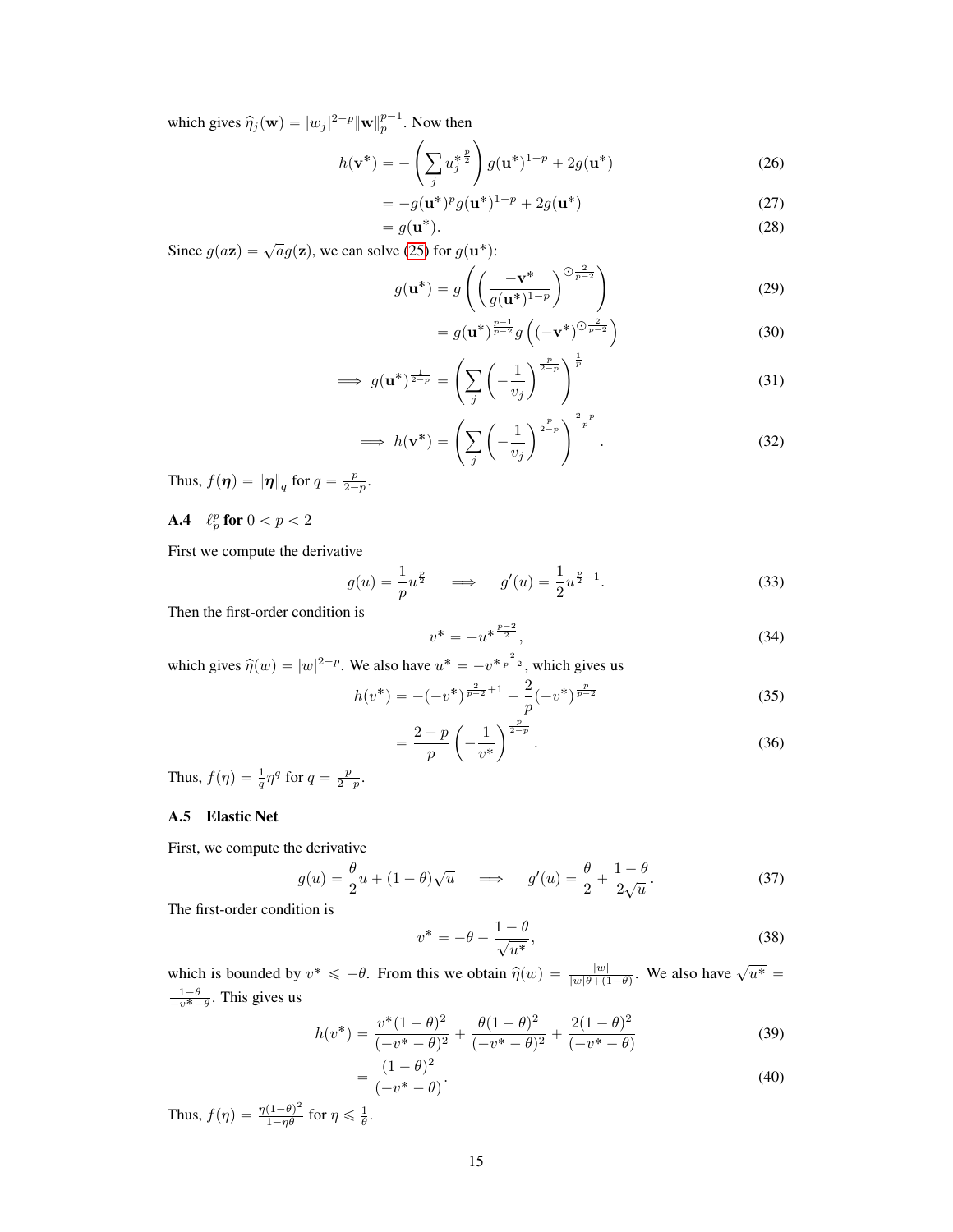#### A.6 Huber

As usual, first we compute the derivative

$$
g(u) = \begin{cases} \frac{1}{2\varepsilon}u + \frac{\varepsilon}{2}, & \sqrt{u} \leq \varepsilon \\ \sqrt{u}, & \sqrt{u} > \varepsilon \end{cases} \implies g'(u) = \begin{cases} \frac{1}{2\varepsilon}, & \sqrt{u} \leq \varepsilon \\ \frac{1}{2\sqrt{u}}, & \sqrt{u} > \varepsilon \end{cases} (41)
$$

The first-order condition is

$$
v^* = -\min\left\{\frac{1}{\varepsilon}, \frac{1}{\sqrt{u^*}}\right\},\tag{42}
$$

which is bounded by  $v^* \geq -\frac{1}{\varepsilon}$ . This gives us  $\hat{\eta}(w) = \max\{\varepsilon, |w|\}$ . For  $v^* \geq -\frac{1}{\varepsilon}$ ,  $\sqrt{u^*} = -\frac{1}{v^*}$ , so

$$
h(v^*) = \frac{1}{v^*} - 2\frac{1}{v^*} = -\frac{1}{v^*}.
$$
\n(43)

Thus,  $f(\eta) = \eta$  for  $\eta \geq \varepsilon$ .

## A.7 Log Sum

First, we compute the derivative

$$
g(u) = \log(\sqrt{u} + \varepsilon) \quad \implies \quad g'(u) = \frac{1}{2\sqrt{u}(\sqrt{u} + \varepsilon)}.\tag{44}
$$

Then the first-order condition is

$$
v^* = -\frac{1}{\sqrt{u^*(\sqrt{u^*} + \varepsilon)}}.\tag{45}
$$

This gives us  $\hat{\eta}(w) = |w|(|w| + \varepsilon)$ . Rewriting the above as a quadratic equation in  $\sqrt{u^*}$ , we have

$$
(\sqrt{u^*})^2 + \varepsilon \sqrt{u^*} + \frac{1}{v^*} = 0,
$$
\n<sup>(46)</sup>

which gives the inverse mapping  $\sqrt{u^*} =$  $\varepsilon^2 - \frac{4}{v^*} - \varepsilon$  $\frac{v^*}{2}$ . Thus we get

$$
h(v^*) = \frac{v^*}{4} \left( \sqrt{\varepsilon^2 - \frac{4}{v^*}} - \varepsilon \right)^2 + 2 \log \left( \frac{\sqrt{\varepsilon^2 - \frac{4}{v^*}} + \varepsilon}{2} \right).
$$
 (47)

Thus,  $f(\eta) = 2 \log \left( \frac{\sqrt{\varepsilon^2 + 4\eta} + \varepsilon}{2} \right)$ 2  $-\frac{1}{4\eta}$  $\varepsilon^2 + 4\eta - \varepsilon$  $\sqrt{2}$ .

# A.8 SCAD

The SCAD penalty as presented by Fan and Li [\[13\]](#page--1-5) uses the regularization scaling  $\lambda$  as a parameter, so first we factor it out:

$$
\lambda \Omega(w) = \lambda \begin{cases} |w|, & |w| \le \lambda \\ \frac{2a\lambda|w| - w^2 - \lambda^2}{2(a-1)\lambda}, & |w| \in (\lambda, a\lambda] \\ \frac{(a+1)\lambda}{2}, & |w| > a\lambda \end{cases}
$$
 (48)

We then compute the derivative

$$
g(u) = \begin{cases} \sqrt{u}, & \sqrt{u} \le \lambda \\ \frac{2a\lambda\sqrt{u} - u - \lambda^2}{2(a-1)\lambda}, & \sqrt{u} \in (\lambda, a\lambda] \\ \frac{(a+1)\lambda}{2}, & \sqrt{u} > a\lambda \end{cases} \implies g'(u) = \begin{cases} \frac{1}{2\sqrt{u}}, & \sqrt{u} \le \lambda \\ \frac{a}{2(a-1)\sqrt{u}} - \frac{1}{2(a-1)\lambda}, & \sqrt{u} \in (\lambda, a\lambda] \\ 0, & \sqrt{u} > a\lambda \end{cases}.
$$
\n(49)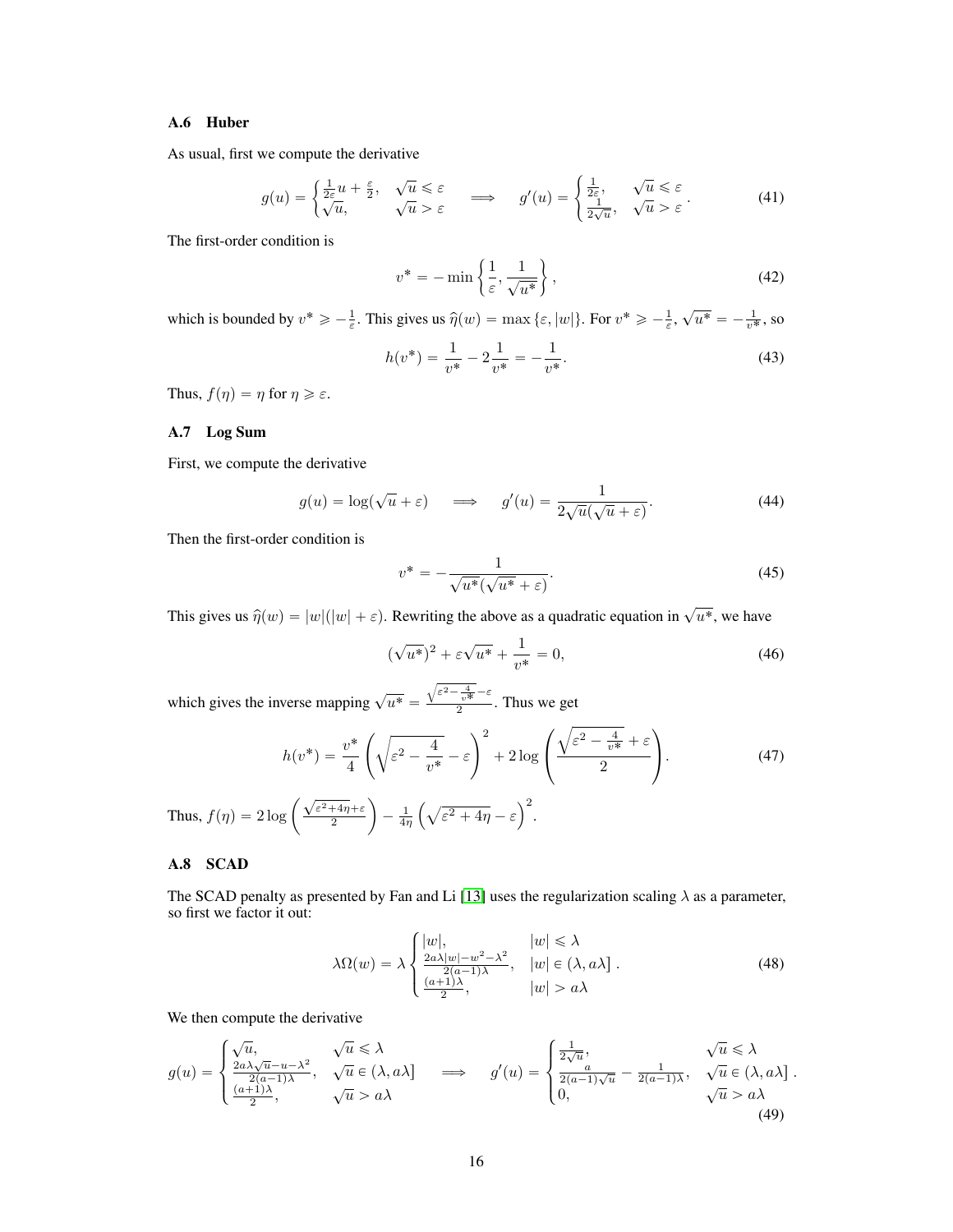This gives us the first order condition and in turn  $\hat{\eta}$ :

$$
v^* = \begin{cases} -\frac{1}{\sqrt{u^*}}, & \sqrt{u^*} \le \lambda\\ -\frac{a}{(a-1)\sqrt{u^*}} + \frac{1}{(a-1)\lambda}, & \sqrt{u^*} \in (\lambda, a\lambda] \\ 0, & \sqrt{u^*} > a\lambda \end{cases}
$$
(50)

$$
\implies \widehat{\eta}(w) = \begin{cases} |w|, & |w| \le \lambda \\ \frac{(a-1)\lambda|w|}{a\lambda - |w|}, & |w| \in (\lambda, a\lambda] \\ \infty, & |w| > a\lambda \end{cases}
$$
 (51)

Now when  $\sqrt{u^*} \le \lambda$ ,  $v^* \le -\frac{1}{\lambda}$ , and when  $\sqrt{u^*} \in (\lambda, a\lambda]$ ,  $v^* \in (-\frac{1}{\lambda}, 0]$ . In the first case,  $\sqrt{u^*} = -\frac{1}{v^*}$ , and in the second,  $\sqrt{u^*} = \frac{a\lambda}{1 - (a-1)\lambda v^*}$ . Therefore,

$$
h(v^*) = \begin{cases} \frac{1}{v^*} - \frac{2}{v^*}, & v^* \le -\frac{1}{\lambda} \\ \frac{a^2 \lambda^2 v^*}{(1 - (a - 1)\lambda v^*)^2} + \frac{2a\lambda \left(\frac{a\lambda}{1 - (a - 1)\lambda v^*}\right) - \frac{a^2 \lambda^2}{(1 - (a - 1)\lambda v^*)^2} - \lambda^2}{(a - 1)\lambda}, & v^* > -\frac{1}{\lambda} \end{cases}
$$
(52)

$$
= \begin{cases} \frac{1}{v^*}, & v^* \leq -\frac{1}{\lambda} \\ \frac{a^2(a-1)\lambda^3 v^* + 2a^2 \lambda^2 (1 - (a-1)\lambda v^*) - a^2 \lambda^2 - \lambda^2 (1 - (a-1)\lambda v^*)^2}{(a-1)\lambda (1 - (a-1)\lambda v^*)^2}, & v^* > -\frac{1}{\lambda} \end{cases}
$$
(53)

$$
= \begin{cases} -\frac{1}{v^*}, & v^* \le -\frac{1}{\lambda} \\ \frac{\lambda(a^2 - a^2(a-1)\lambda v^* - (1 - (a-1)\lambda v^*)^2)}{(a-1)(1 - (a-1)\lambda v^*)^2}, & v^* > -\frac{1}{\lambda} \end{cases}
$$
(54)

$$
= \begin{cases} -\frac{1}{v^*}, & v^* \leq -\frac{1}{\lambda} \\ \frac{\lambda(a^2 - 1 + (a-1)\lambda v^*)}{(a-1)(1 - (a-1)\lambda v^*)}, & v^* > -\frac{1}{\lambda} \end{cases}
$$
(55)

$$
= \begin{cases} -\frac{1}{v^*}, & v^* \leq -\frac{1}{\lambda} \\ \frac{\lambda(a+1+\lambda v^*)}{1-(a-1)\lambda v^*}, & v^* > -\frac{1}{\lambda}. \end{cases}
$$
(56)

From this we obtain

$$
f(\eta) = \begin{cases} \eta, & \eta \le \lambda \\ \lambda \frac{(a+1)\eta - \lambda}{(a-1)\lambda + \eta}, & \eta > \lambda. \end{cases}
$$
 (57)

#### A.9 MCP

As with SCAD, we first factor out the  $\lambda$  from the penalty:

$$
\lambda \Omega(w) = \lambda \begin{cases} |w| - \frac{w^2}{2a\lambda}, & |w| \le a\lambda \\ \frac{a\lambda}{2}, & |w| > a\lambda \end{cases} \tag{58}
$$

We then compute the derivative

$$
g(u) = \begin{cases} \sqrt{u} - \frac{u}{2a\lambda}, & \sqrt{u} \leq a\lambda \\ \frac{a\lambda}{2}, & \sqrt{u} > a\lambda \end{cases} \implies g'(u) = \begin{cases} \frac{1}{2\sqrt{u}} - \frac{1}{2a\lambda}, & \sqrt{u} \leq a\lambda \\ 0, & \sqrt{u} > a\lambda \end{cases} (59)
$$

Our first-order condition is

$$
v^* = \begin{cases} -\frac{1}{\sqrt{u^*}} + \frac{1}{a\lambda}, & \sqrt{u^*} \leq a\lambda \\ 0, & \sqrt{u^*} > a\lambda \end{cases}
$$
 (60)

from which we obtain

$$
\widehat{\eta}(w) = \begin{cases} \frac{a\lambda|w|}{a\lambda - |w|}, & |w| < a\lambda \\ \infty, & |w| \ge a\lambda \end{cases} \tag{61}
$$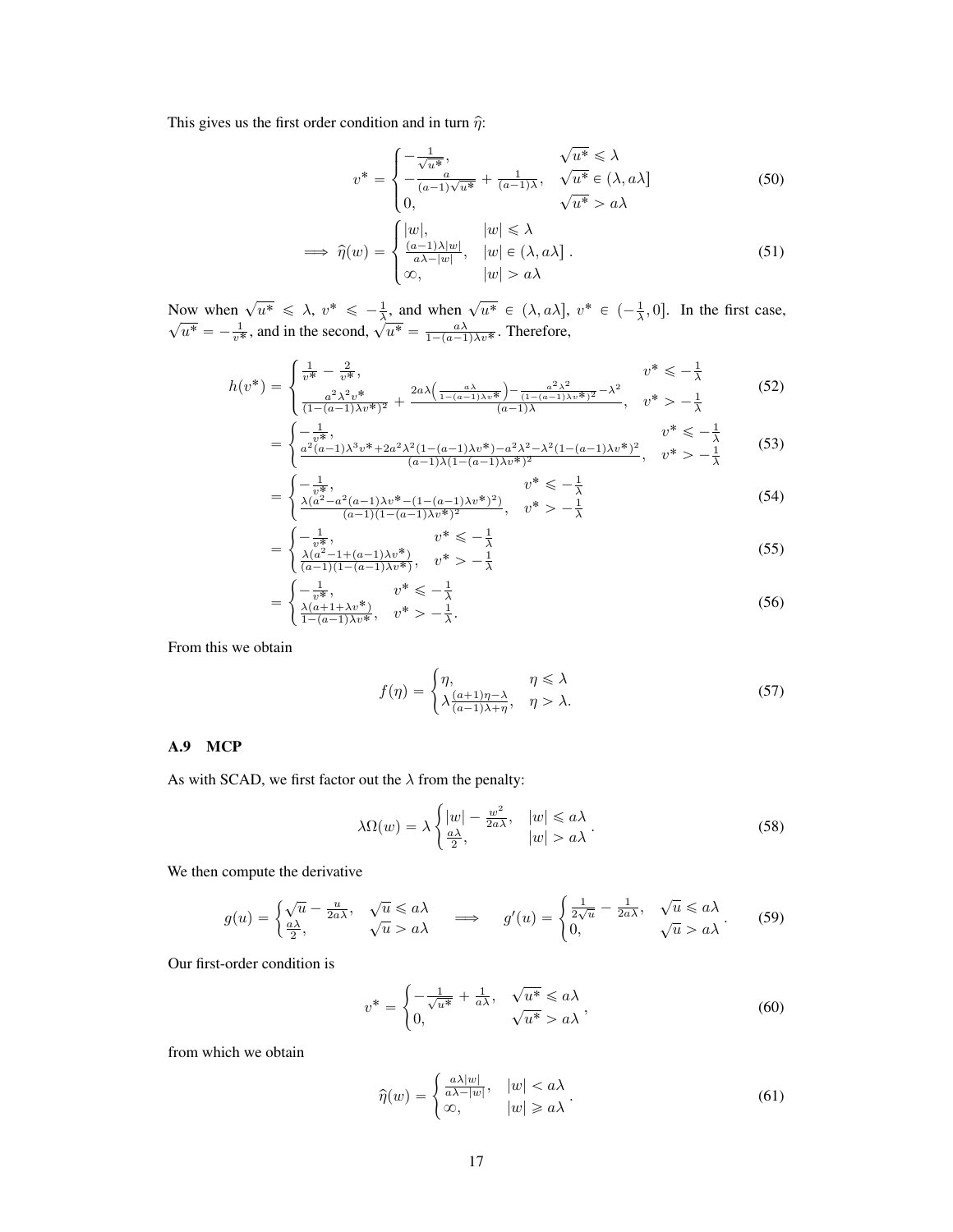We have the inverse mapping  $\sqrt{u^*} = \frac{a\lambda}{1 - a\lambda v^*}$ , which gives us

 $=$ 

$$
h(v^*) = \frac{a^2\lambda^2v^*}{(1-a\lambda v^*)^2} + \frac{2a\lambda}{1-a\lambda v^*} - \frac{a\lambda}{(1-a\lambda v^*)^2}
$$
(62)

$$
=\frac{a\lambda(a\lambda v^* + 2(1 - a\lambda v^*) - 1)}{(1 - a\lambda v^*)^2}
$$
\n(63)

$$
\frac{a\lambda}{1 - a\lambda v^*}.\tag{64}
$$

From here, we directly obtain  $f(\eta) = \frac{a\lambda\eta}{\eta + a\lambda}$ .

## **A.10**  $\ell_0$

The  $\ell_0$  penalty is not differentiable. However, it is separable, and in one dimension we have

$$
g(u) = 1\{u > 0\}.
$$
 (65)

Thus  $-2g$  is convex since its epigraph is a convex set. For  $u = 0, -2g$  has a supporting line with slope  $-\infty$ , and elsewhere with slope 0. Thus we have the relationship  $v^* = -\infty \mathbb{1} \{u^* = 0\}$ , which yields  $\hat{\eta}(w) = \infty \mathbb{1} \{ |w| > 0 \}$ . The mapping  $u^* \mapsto v^*$  is not invertible, so we consider two cases of  $v^*$ :

$$
h(v^*) = \begin{cases} 0, & v^* = -\infty \\ \sup_{u>0} uv^* + 2g(u), & v^* > -\infty \end{cases}
$$
 (66)

$$
=21\left\{v^* > -\infty\right\}.\tag{67}
$$

We thus conclude that  $f(\eta) = \mathbb{1} \{ \eta > 0 \}.$ 

### A.11 Hard Threshold

For this penalty, we begin with the  $\hat{\eta}(\mathbf{w})$  that yields the IHT algorithm when w is optimized by a gradient step. This corresponds to

$$
\widehat{\eta}_j(\mathbf{w}) = \infty \mathbb{1} \{ j \in \text{Top-}k(\mathbf{w}) \}.
$$
\n(68)

We thus seek to find a penalty that yields such an  $\hat{\eta}$ . In interest of mathematical preciseness, let us define, given  $a > 0$  and  $m \in [d]$ , the set

$$
\mathcal{S}_{-a}^{m} := \text{Conv}\left(\{\mathbf{v}: v_{j} \in \{-a, 0\}, \#\{j: v_{j} = -a\} \geq m\}\right),\tag{69}
$$

where  $Conv(\mathcal{A})$  is the convex hull of the set  $\mathcal{A}$ . Similarly define

$$
\bar{\mathcal{S}}_{-a}^{m} := \text{Conv}\left(\{\mathbf{v}: v_{j} \in [-\infty, -a] \cup \{0\}, \#\{j: v_{j} \leq -a\} \geq m\}\right),\tag{70}
$$

and lastly define

$$
\widehat{\mathcal{S}}_{-a}^{m} := \{ \mathbf{v} : v_j \leqslant v_j' \; \forall j \text{ for some } \mathbf{v}' \in \mathcal{S}_{-a}^{m} \} \,.
$$

Note that  $S_{-a}^m \subseteq \bar{S}_{-a}^m \subseteq \hat{S}_{-a}^m$  and that  $\hat{S}_{-a}^m$  is also a convex set. Now consider  $\mathbf{r}$  (and  $\mathbf{r}$ )  $\mathbf{r}$ 

$$
h_a(\mathbf{v}) = \infty \mathbb{1} \left\{ \mathbf{v} \notin \bar{\mathcal{S}}_{-a}^{d-k} \right\}.
$$
 (72)

This function is convex as it has a convex epigraph. Its Legendre–Fenchel transform is given by

$$
h_a^*(\mathbf{u}) = \sup_{\mathbf{v}} \mathbf{u}^\top \mathbf{v} - h_a(\mathbf{v})
$$
\n(73)

$$
= \sup_{\mathbf{v} \in \bar{\mathcal{S}}_{-a}^{d-k}} \mathbf{u}^{\top} \mathbf{v}
$$
 (74)

$$
\leqslant \sup_{\mathbf{v}\in\hat{S}_{-a}^{d-k}} \mathbf{u}^{\top}\mathbf{v}
$$
\n(75)

$$
= \sup_{\mathbf{v}\in S_{-a}^{d-k}} \mathbf{u}^{\top}\mathbf{v} \quad , \tag{76}
$$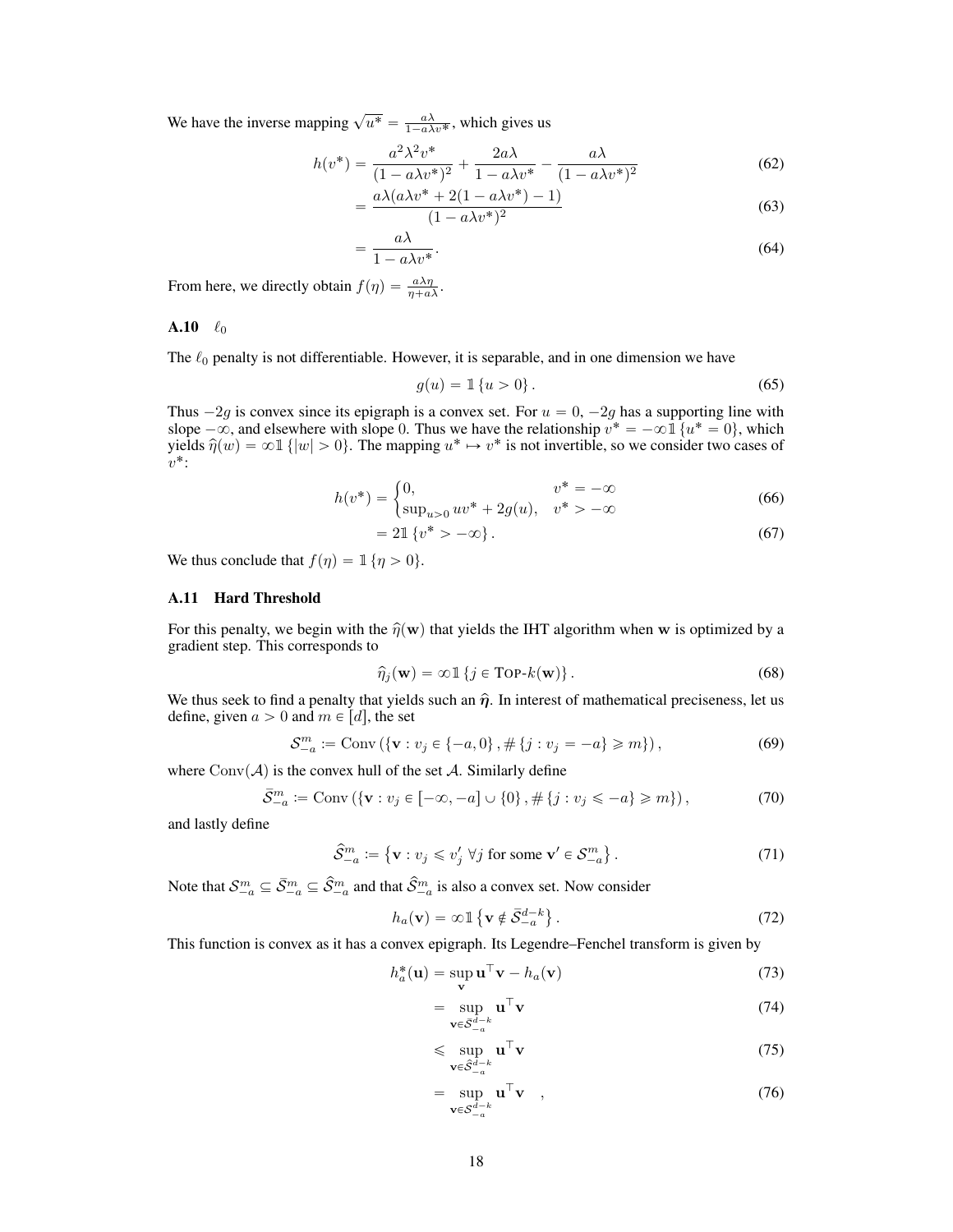where inequality holds because  $\bar{S}_{-a}^{d-k} \subseteq \hat{S}_{-a}^{d-k}$  the final equality holds by definition of  $\hat{S}_{-a}^{d-k}$ . Clearly, the inequality is equality since  $S_{-a}^{d-k} \subseteq \overline{S}_{-a}^{d-k}$ . Now consider that for any  $\mathbf{v} \in S_{-a}^{d-k}$ .  $\ddot{\phantom{0}}$  $j v_j \leq$  $-(d - k)a$  and  $v_i \ge -a \forall j$ . We can choose at most k elements of v to be zero, so to achieve the supremum we must choose them at the largest elements of u. That leaves then that the remaining elements must be  $-a$ , so we have

$$
h_a^*(\mathbf{u}) = -a \sum_{j > k} u_{(j)}.\tag{77}
$$

With corresponding  $v_j^* = -a \mathbb{1} \{ j \notin \text{Top-}k(\mathbf{u}^*) \}$ . Now, taking  $a \to \infty$  for  $\mathbf{v}^*$ ,  $h_a$ , and  $h_a^*$  we can determine  $\eta$ , f, and  $\Omega$ . First, as desired,

$$
\eta_j(\mathbf{w}) = \lim_{a \to \infty} -(-a \mathbb{1} \{ j \notin \text{Top-}k(\mathbf{w}) \})^{-1}
$$
(78)

$$
= \infty \mathbb{1} \left\{ j \in \text{Top-}k(\mathbf{w}) \right\}.
$$
 (79)

Then, since  $h_a(\mathbf{v})$  is infinite for  $\mathbf{v} \notin \overline{\mathcal{S}}_{-a}^{d-k}$  and zero for  $\mathbf{v} \in \overline{\mathcal{S}}_{-a}^{d-k}$ , we have  $f(\eta) = 0$  with

$$
\mathcal{H} = \lim_{a \to \infty} \{ \boldsymbol{\eta} : -\boldsymbol{\eta}^{\odot -1} \in \bar{\mathcal{S}}_{-a}^{d-k} \}
$$
(80)

$$
= \{\boldsymbol{\eta} : \|\boldsymbol{\eta}\|_{0} \leq k\}.
$$
\n(81)

Lastly, we have

$$
\Omega(\mathbf{w}) = \lim_{a \to \infty} -2h_a^*(\mathbf{w}^{\odot 2})
$$
\n(82)

$$
= \infty \mathbb{1} \left\{ \left\| \mathbf{w} \right\|_0 > 0 \right\}.
$$
 (83)

## B Adaptive Dropout with Additive Reparameterization

In Algorithm [1](#page-6-0) we present one scheme for implementing adaptive dropout using an additive reparameterization via a two-pass proximal update of the variables w and v. This method is equivalent to an adaptive proximal stochastic gradient descent with the adaptive Tikhonov penalty.

<span id="page-6-0"></span>Algorithm 1: Adaptive Dropout with Additive Reparameterization

```
Input: Differentiable \mathcal{L} \colon \mathbb{R}^d \to \mathbb{R}, \hat{\eta} \colon \mathbb{R}^d \to \mathcal{H}, \lambda > 0, (\rho_t)_{t=1}^T, \mathbf{w}^0, \alpha^0.
 Output: w^T.
\mathbf{w}^{0,2} = \mathbf{w}^0.for t = 1, 2, \ldots, T do
            Draw \mathbf{s}^t \sim \text{MASK}(\boldsymbol{\alpha}^{t-1}).\textbf{w}^{t,1} = \textbf{w}^{t-1,2} - \rho_t \nabla_\textbf{w} \mathcal{L}\mathbf{w}^{t-1,2} + (\mathbf{s}^t - \mathbf{1}) \odot \mathbf{v}^{t-1,2}).
           \mathbf{v}^{t,1} = \mathbf{w}^{t,1}.\boldsymbol{\eta}^{t} = \widehat{\boldsymbol{\eta}}(\mathbf{v}^{t,1}).\mathbf{v}^{t,2} =\left(\rho_t\lambda{\rm diag}\left({\boldsymbol{\eta}}^t\right)^{-1} + \mathbf{I}\right)^{-1}\mathbf{v}^{t,1}.\mathbf{w}^{t,2} = \mathbf{v}^{t,2}.
            \alpha_j^t = \frac{\eta_j^t}{\eta_j^t + \lambda} \ \forall j \in [d].end
```
### C Experimental Details

We use the PyTorch [\[34\]](#page--1-11) and skorch [\[38\]](#page--1-12) libraries to implement deep network methods. On an Nvidia 980 Ti GPU, the experiment runs in about an hour. We randomly divide the MNIST training set into training and validation sets with an 80/20 split. For methods involving optimization in  $\log(\eta)$ , we optimize instead in  $\log(\bar{\eta})$  for  $\bar{\eta} = \eta/\lambda$ , as Molchanov et al. [\[32\]](#page--1-13) do. We initialize with  $\log(\bar{\eta}_i) = 5$ . For the VARDROP methods, we use the dual penalty  $f(\bar{\eta})$  and implement the methods using code provided by the authors [\[2\]](#page--1-14). For other methods, we simply use the LOGSUM(2) penalty (based on Figure [1\)](#page--1-0) applied to  $\eta$  directly, along with a larger value of  $\lambda$  to account for the implicit attenuation of the Tikhonov regularization due to dropout with the cross-entropy loss. For all methods, we use the Adam optimizer with a linear decay to 0 of the initial learning rate. The initial learning rate is set